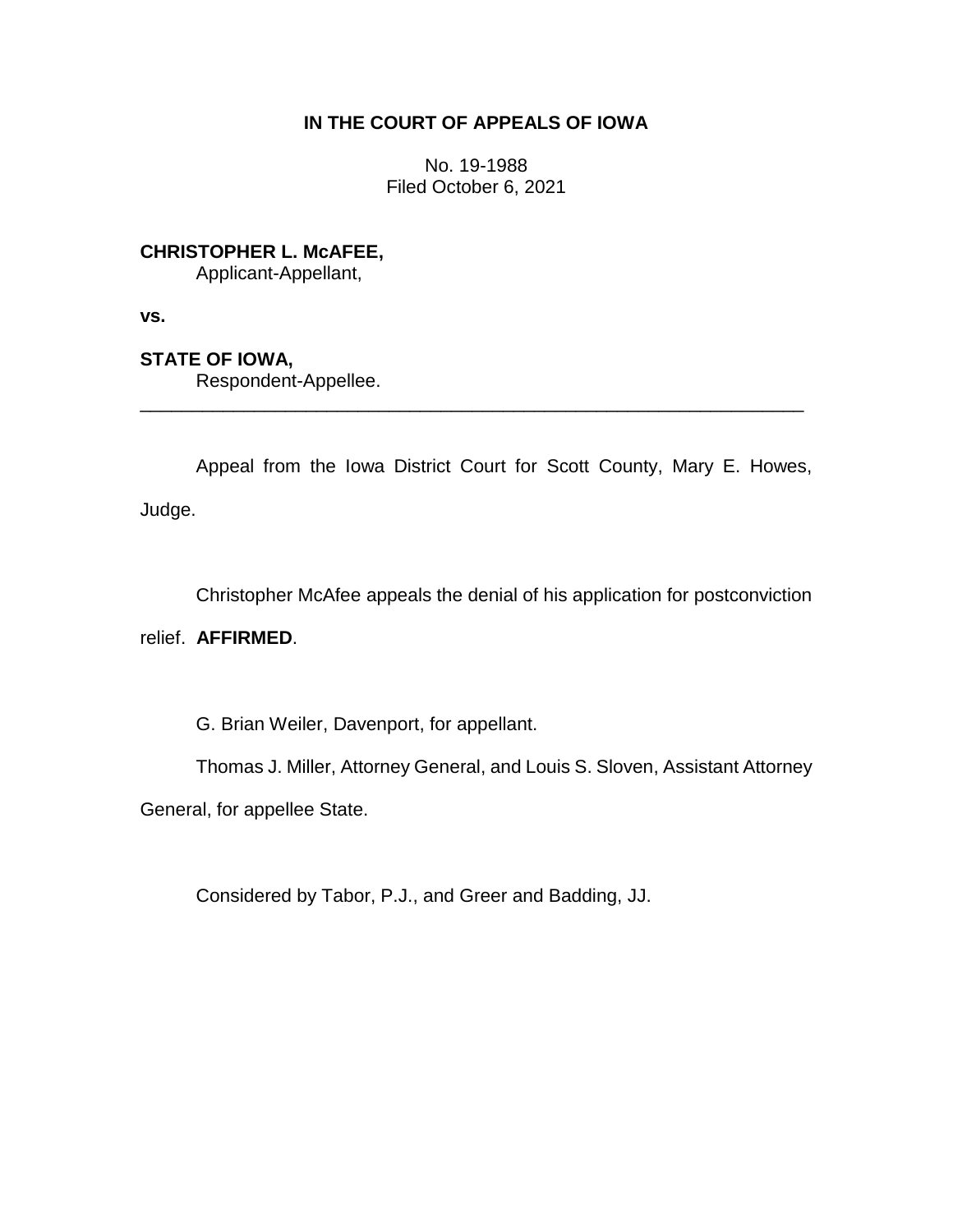### **TABOR, Presiding Judge.**

At his postconviction-relief (PCR) hearing, Christopher McAfee told the district court he first heard of the sex offender registration requirement at his sentencing for invasion of privacy and assault. In contrast, his trial counsel testified McAfee knew about the requirement going into his bench trial. The court believed counsel. Deferring to that credibility finding, we affirm the denial of postconviction relief.

## **I. Facts and Prior Proceedings**

We adopt this statement of facts from McAfee's direct appeal.

After a night of drinking, McAfee returned to his home with his girlfriend, his girlfriend's roommate—the victim, and a friend of the victim. All were drinking, and all but the victim were using cocaine. The victim awoke the next morning and found she was not wearing her pants or underwear. She did not recall what happened the night before, but about a month later, her boyfriend received photos and a video that were taken of her that night. She was embarrassed and humiliated, and contacted the police. McAfee admitted to taking the video in which the victim is face down in the bed, unclothed from the waist down, and does not move during the video. . . . The video also shows McAfee touching the victim in a sexual manner, and the victim did not move in reaction to the touching.

*State v. McAfee*, No. 13–0268, 2014 WL 1494901, at \*1 (Iowa Ct. App. Apr. 16, 2014).

Based on those facts, the State charged McAfee with three counts of invasion of privacy–nudity, serious misdemeanors, in violation of Iowa Code section 709.21 (2011), and one count of simple-misdemeanor assault, in violation of Iowa Code section 708.2(6). After a bench trial, the court found him guilty of one count of invasion of privacy and the assault. The court sentenced McAfee to one year in jail to be served concurrently with a thirty-day term. The court also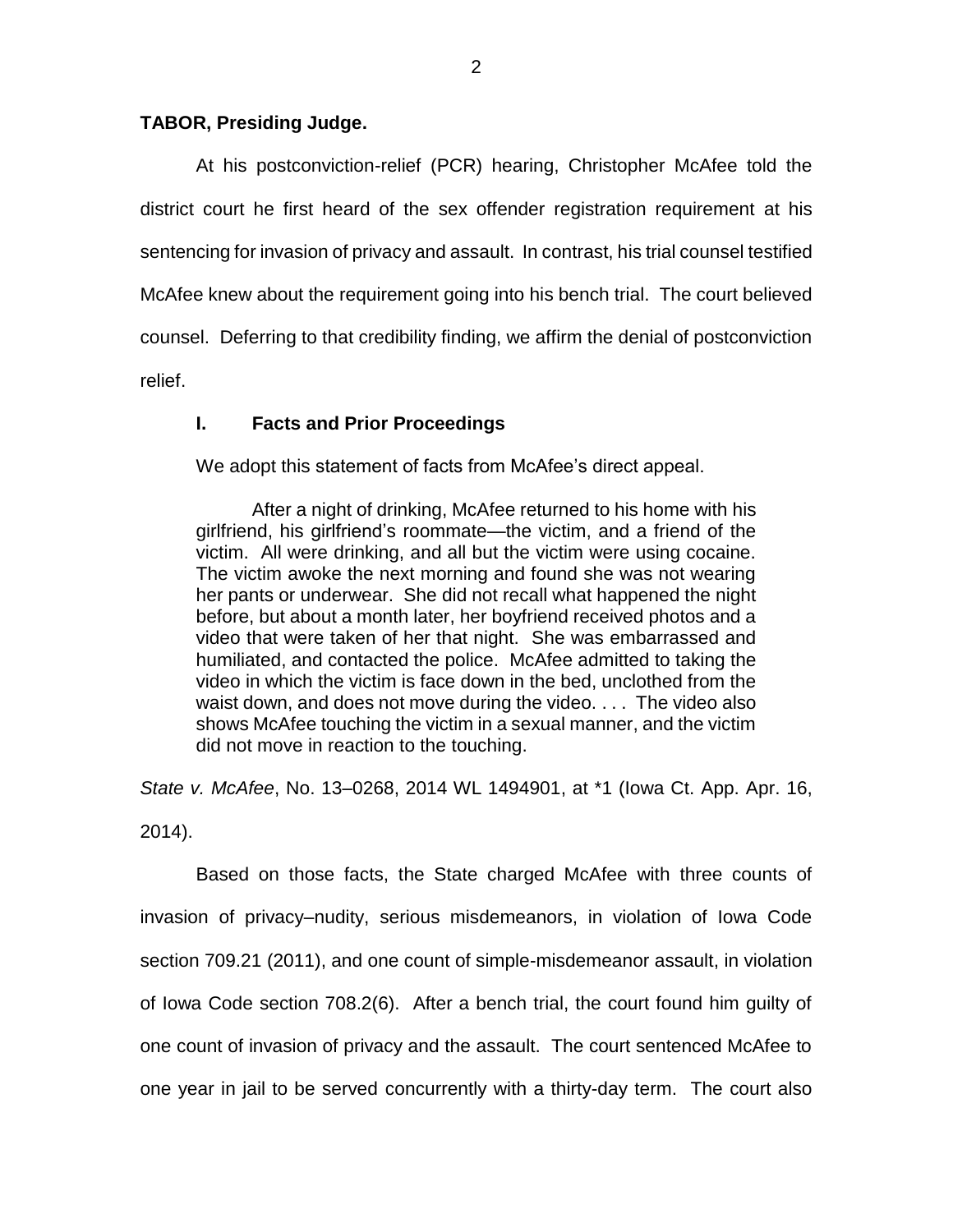imposed a special sentence under Iowa Code section 903B.2 and ordered McAfee to register as a sex offender. McAfee appealed. We affirmed his conviction and sentence. *See id.* at \*4.

McAfee applied for PCR in August 2014. He raised two issues resolved on direct appeal, but added two issues that were not. In the new claims, he argued trial counsel was ineffective in not introducing a DVD into evidence and his attorney "misled [him] into believing if [he] was found guilty [he] wouldn't have to register under 692A.102[1](B)(7)."<sup>1</sup> The district court granted the State's motion to dismiss McAfee's application, finding all the issues had been decided on direct appeal. In his first PCR appeal, we affirmed in part, reversed in part, and remanded the case for an evidentiary hearing on the two new issues. *McAfee v. State*, No. 15–1289, 2016 WL 7403710, at \*1 (Iowa Ct. App. Dec. 21, 2016).

At that evidentiary hearing, both McAfee and his trial counsel testified. Counsel recalled that McAfee thought the DVD was "exonerating evidence," but counsel disagreed. Counsel also testified that he did "not have a specific recollection of informing McAfee of his sexual registration requirements . . . ." But based on "long standing practice as a public defender[,]" he was confident he did so. To support his application, McAfee testified he wanted the DVD introduced because "it showed our activities." As for the registration requirement, McAfee claimed that the prosecution offered him a deal where he would plead guilty to the

 $\overline{a}$ 

3

<sup>&</sup>lt;sup>1</sup> In his first PCR appeal, we quoted his petition as saying, "his attorney 'misled [him] into believing if [he] was found guilty, [he] would have to register' as a sex offender." *McAfee v. State*, No. 15–1289, 2016 WL 7403710, at \*1 (Iowa Ct. App. Dec. 21, 2016) (alterations in original). But upon a closer reading of his handwritten claim, and given context, we believe McAfee alleged counsel told him he "wouldn't have to register."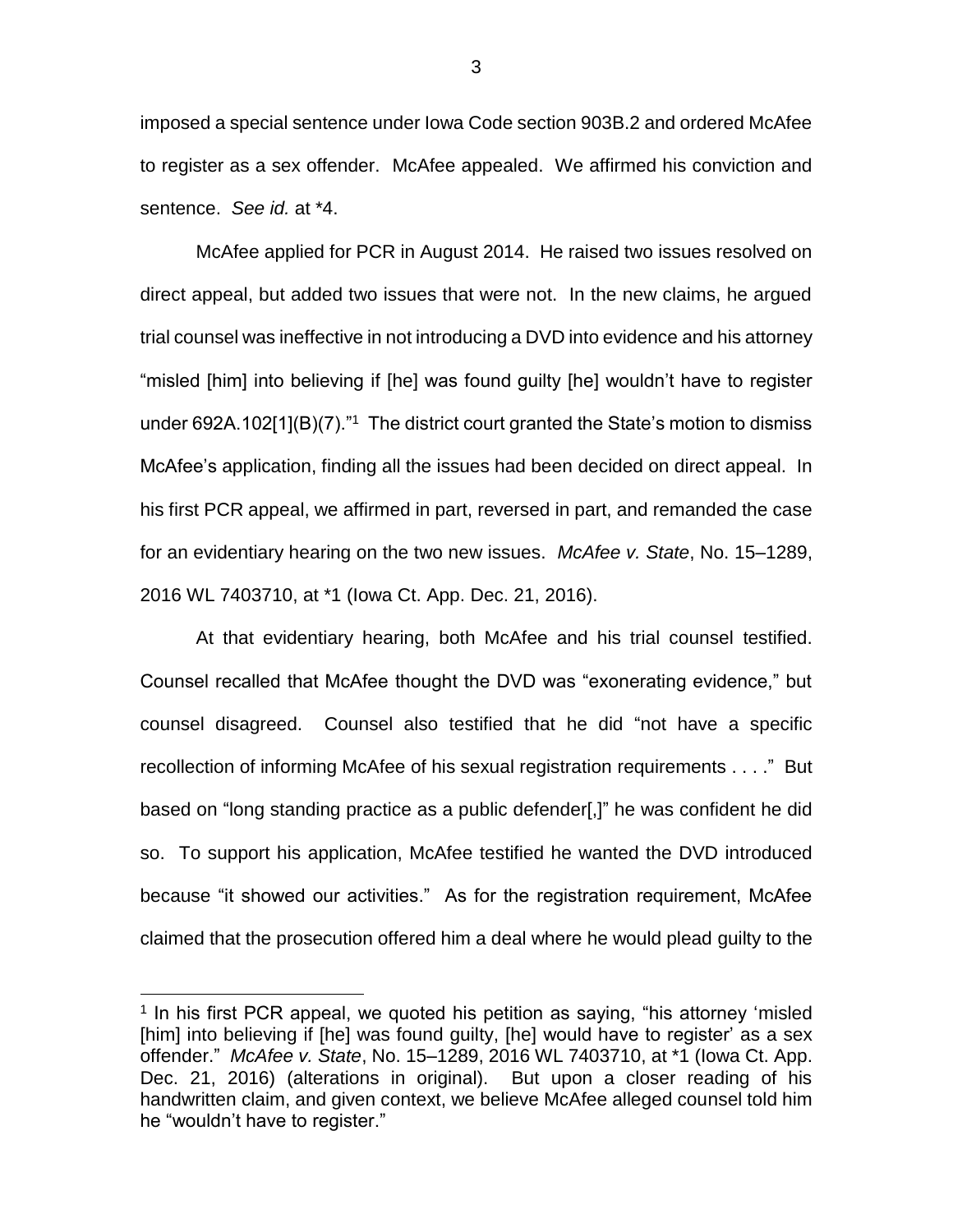simple assault and the State would dismiss all three invasion-of-privacy counts. McAfee believed under that offer, he would not have to register as a sex offender. $2$ McAfee also testified his attorney did not tell him that if he went to trial and lost he would have to register as sex offender.

The PCR court found counsel's testimony "to be very convincing" and more credible than McAfee's version of the advice he received. And so, the court held that McAfee did not prove his claim of ineffective assistance of counsel and denied relief. McAfee appeals.

### **II. Analysis**

 $\overline{a}$ 

We review the denial of postconviction relief for errors at law. *Doss v. State*, 961 N.W.2d 701, 709 (Iowa 2021). We switch to de novo review "[w]hen the basis for relief implicates a violation of a constitutional dimension." *Id.* (alteration in original) (quoting *Moon v. State*, 911 N.W.2d 137, 142 (Iowa 2018)). In our de novo review, we give weight to the district court's findings on witness credibility. *King v. State*, 797 N.W.2d 565, 571 (Iowa 2011); *Cox v. State*, 554 N.W.2d 712, 715 (Iowa Ct. App. 1996) (deferring to PCR court's conclusion that trial counsel's version of events was more credible than applicant's claim).

McAfee's sole challenge is that trial counsel was ineffective for failing to advise him that if convicted he would have to register as a sex offender. $3$  To prevail, McAfee must show (1) counsel failed to perform an essential duty, and (2) this failure caused prejudice. *See Sauser v. State*, 928 N.W.2d 816, 818 (Iowa

 $2$  Neither trial counsel nor the State had a record of that plea offer.

 $3$  McAfee abandons the PCR claim that counsel should have introduced the DVD into evidence.